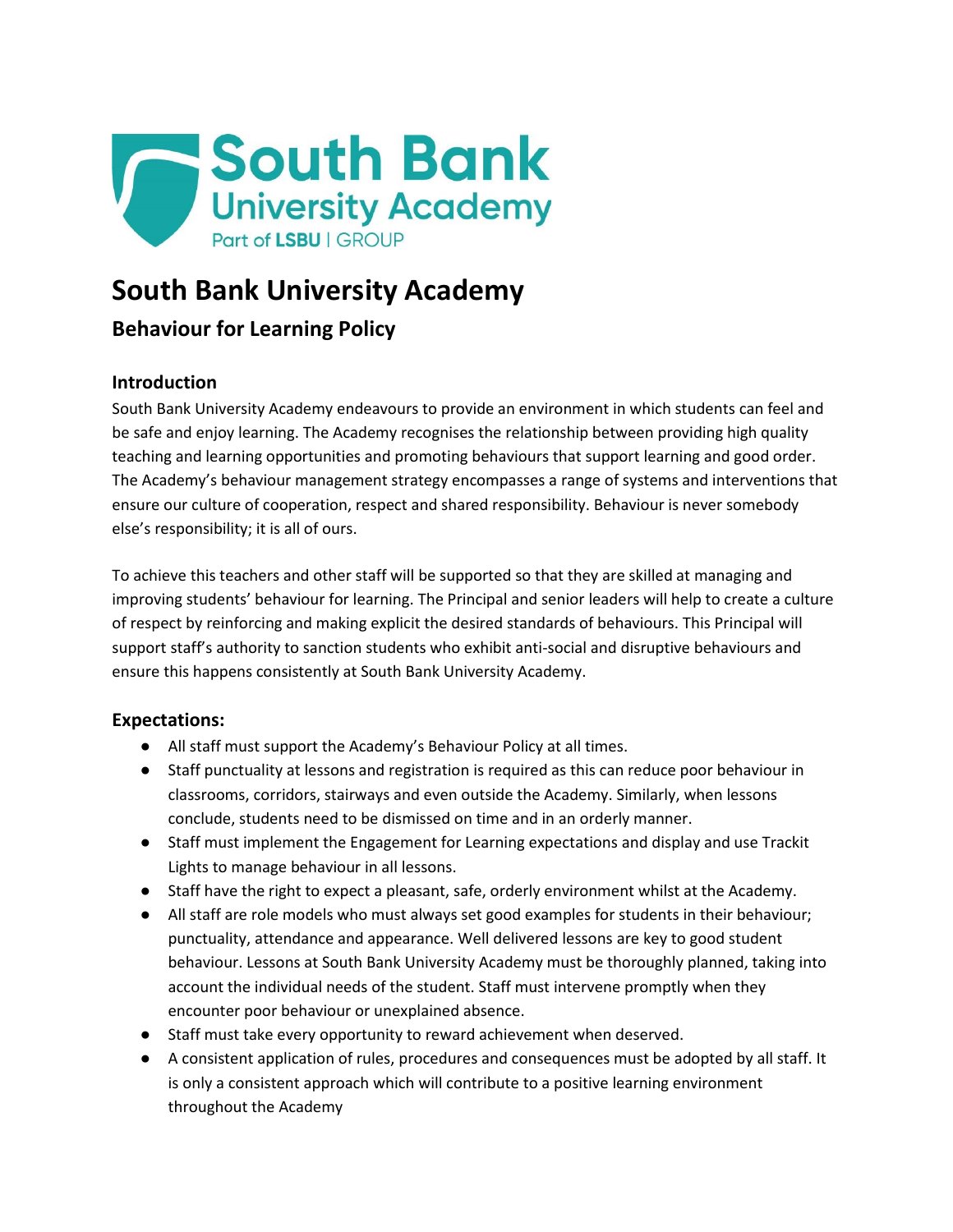- Ensure sanctions are in proportion to the nature of the incident and the circumstances/needs of the student
- In order to realise these aims, staff need to operate in a firm but fair manner. We seek to avoid confrontation and look for positive ways to resolve difficult situations.

This policy should be read in conjunction with the Academy's anti-bullying policy.

The policy is formed around the statutory guidelines and legislation in the DfE 'Exclusion from maintained schools, academies and pupil referral units in

England' (2020) https://assets.publishing.service.gov.uk/government/uploads/system/upload s/attachment\_data/file/641418/20170831\_Exclusion\_Stat\_guidance\_Web\_v ersion.pdf.

## **Students, Home and Academy**

Good education relies on a partnership between parents or carers, students and the Academy. To achieve our aims of the highest standards of behaviour, we are reliant on a strong three-way partnership between the students, the Academy and home. The Academy, students, parents/carers must share the same expectations in a positive way.

Students' behaviour will be tracked internally on the Academy's MIS and Trackit Lights (our behaviour software) and be reported to parents/carers via email Academy reports.

## **Active Involvement of Parents and Carers**

The Academy believes strongly in the power of working in close co-operation with parents and carers and of the rights and desirability of parents or carers being actively involved in the education of their child. The Academy will therefore seek to involve parents or carers actively on behaviour for learning issues. Approaches will include:

- Early involvement
- Phone calls, meetings, letters and emails
- Home/Academy agreement
- Request to attend reintegration meetings
- Invitations to agency meetings
- Follow up and routine communication

Parents and carers are welcome to approach the Academy for informal or formal discussions about their child's education.

Parents and carers are expected to take proper notice of communications from the Academy concerning their child's behaviour and academic progress.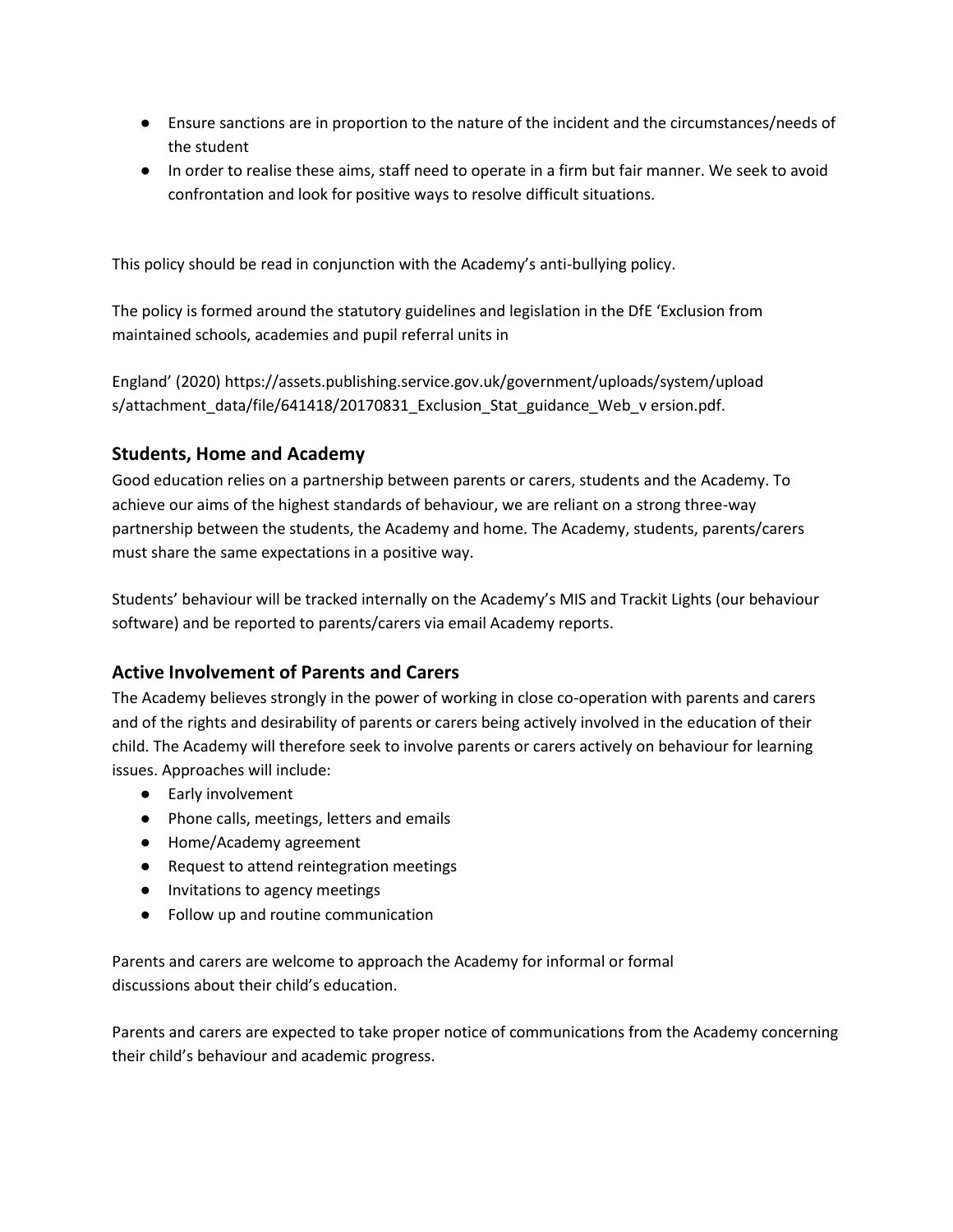Parents and carers have an entitlement to be fully informed about and question the Academy's decisions regarding their child's behaviour. However, we expect parents to accept and support the Academy's decisions.

In order to support the Academy in meeting its aims parents are requested to ensure that their children(s):

- Attend the Academy regularly.
- Are punctual.
- Wear the correct Academy uniform.
- Have the necessary equipment for lessons.
- Complete and submit homework to the set deadlines.
- Have high standards of behaviour (including on their way to and from Academy and when representing the Academy on trips).
- Work to the best of their ability.
- Care for their environment.
- All parents will be expected to sign The Home Academy Agreement when their son joins the Academy. The Home Academy Agreement defines some of these parent/carers relationships and responsibilities.

#### **Our Students**

To and from the Academy:

- Academy uniform is to be worn correctly on the way to and from the Academy
- Always be polite and considerate to everyone

At South Bank University Academy, we recognise the importance of providing a classroom environment conducive to learning. Lessons are for learning. We will sanction any behaviours that inhibit learning. In lessons all students are expected to be engaged in their learning and behave in a way that supports the learning of the other students in the class. Our parents should expect that their child will be taught in classrooms free of disruption to learning. Our expectations are set out in the Engagement for LEarning posters and in the Commitment to Learning grade criteria.

#### **In the classroom:**

Students must be punctual to all lessons Students cannot eat or drink in lessons (other than water) Students should have all necessary equipment for all lessons Students are not permitted to leave a lesson unless they have a pass from the teacher. A teacher may refuse to give a student permission to leave the lesson to use the toilet.

## **Students must always follow the following Engagement for Learning expectations:**

○ At the start of the lesson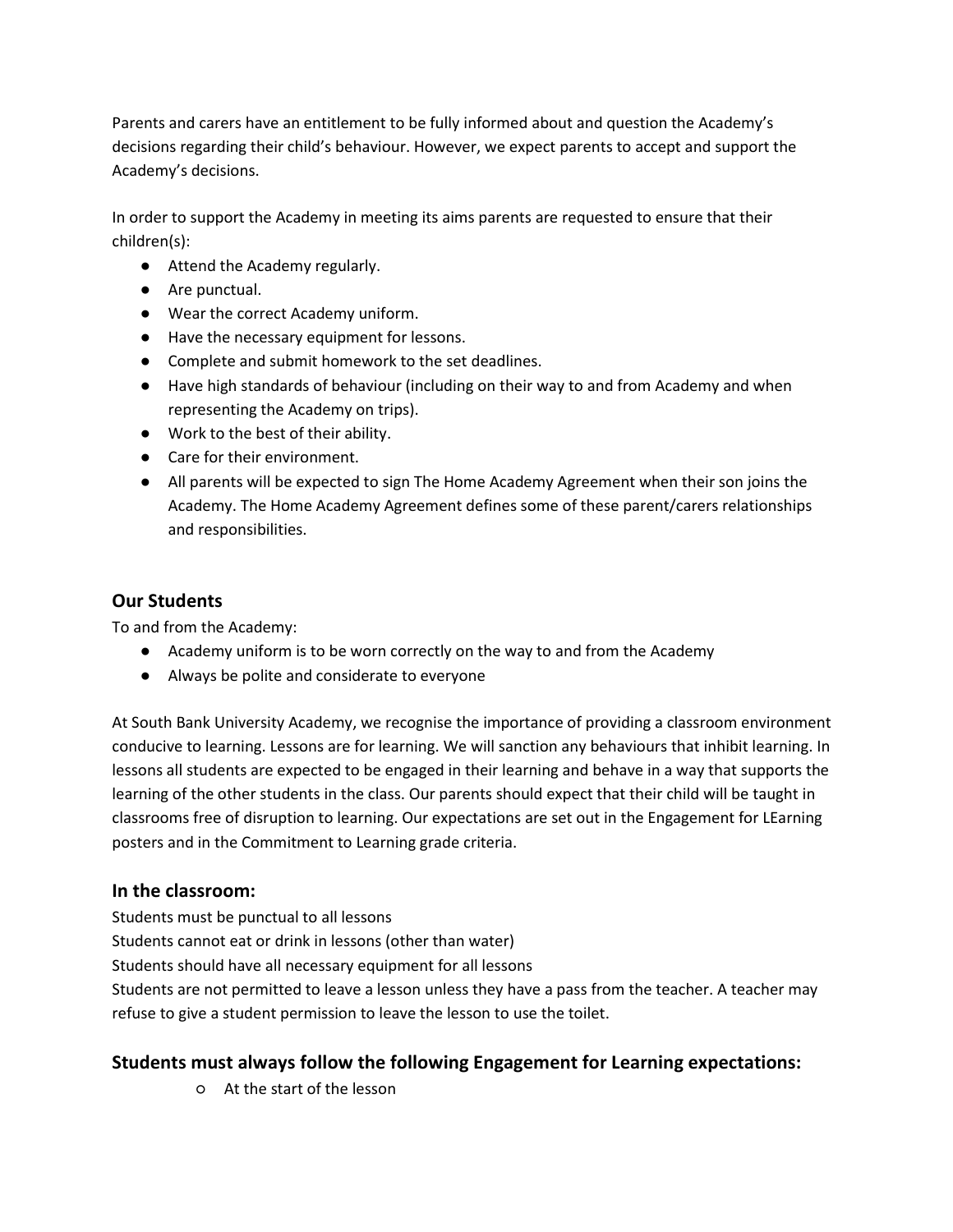- Line up in silence outside the classroom
- Wait in silence to be invited into the room
- Enter the room in silence and wait for instruction from the teacher
- During the lesson
	- Talk ONLY when invited to by the teacher. Hands up to ask all questions
	- Complete all tasks and activities set by the teacher
	- Follow all the teachers instructions
- At the end of the lesson
	- Pack away equipment and tidy desk area
	- Wait in silence to be dismissed.

#### **Students should aim to achieve the following Commitment to Learning expectations:**

- Always focus on the lesson content and try to complete the work set by the teacher
- Make regular constructive contributions to the lesson
- Always bring correct equipment and arrive to lessons promptly
- Always take full responsibility for your learning and challenges yourself to take your learning further
- Never engage in behaviours that disrupt the learning of others
- Never comment, laugh or join in with behaviours that discourage others from contributing to activities in class, and actively discourage this behaviour from other students
- Always support and encourage others that are taking a risk with their learning
- Supports student that struggle by encouraging them and helping them with their learning when this is appropriate

#### **Students who fail to meet the Engagement for Learning expectations will:**

Have their name logged on the Trackit Lights system. This is a warning. The member of staff leading the lesson will clearly inform the student of what the warning is for.

The student will receive a second warning (yellow) if again, they fail to meet the member of staff's expectations during the lesson.

The third time during a lesson that a student fails to meet these expectations they will be 'parked'. The teacher records this on Trackit Lights (red) and the student is sent to the Lack of Engagement (LOE) room.

The member of staff who sent the student out of the lesson will meet with the student at the end of the day for a restorative conversation, where the student will be made aware of how their behaviour disrupted learning and what needs to be done differently for the next lesson. To allow this to take place, students will be required to remain in a detention for up to 60 minutes after 3.40pm.

Refusal to go to the LOE room will result in the student being taken to the Walk in Isolation room, if this is refused then the student will be given a Fixed Term Exclusion (FTE).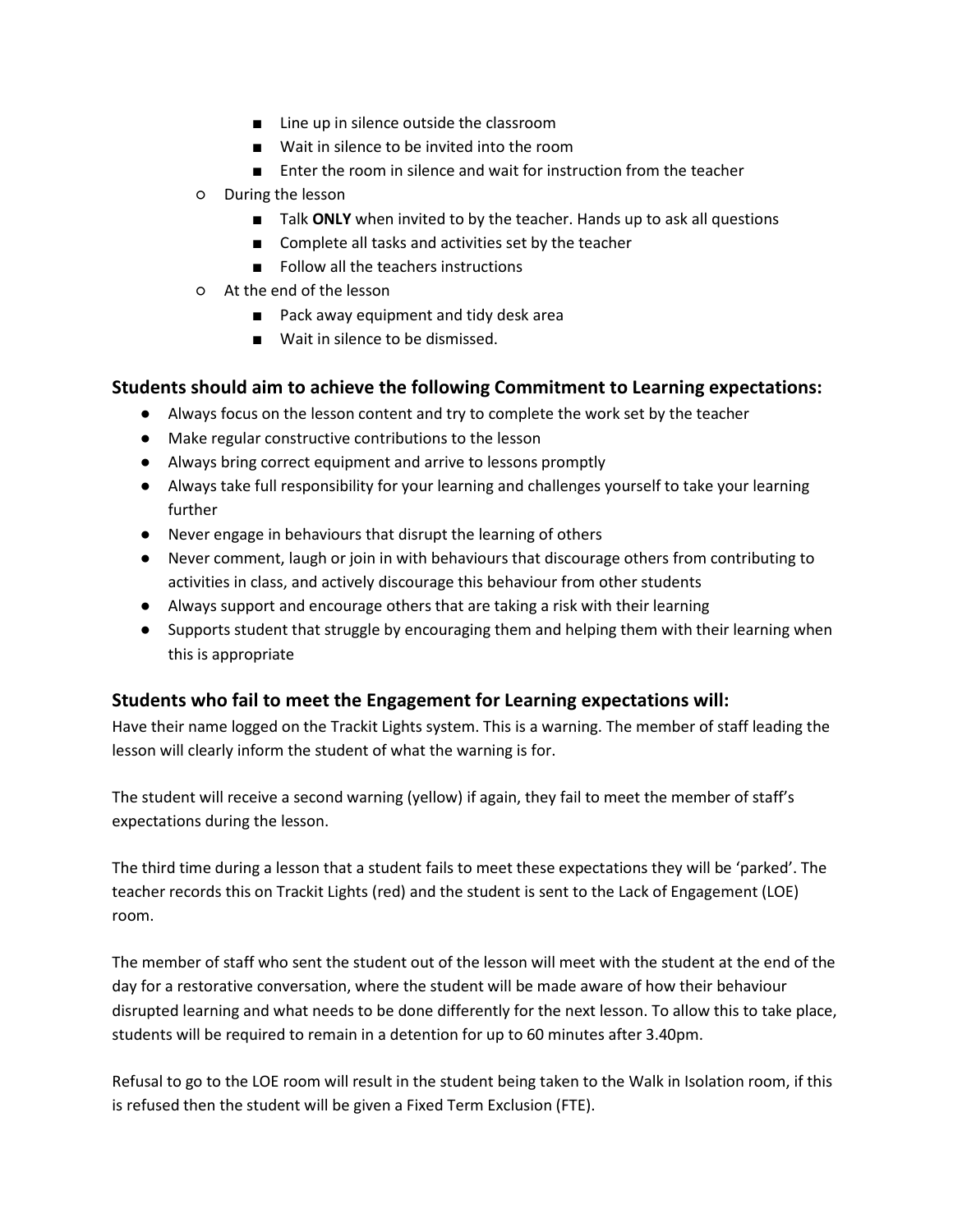**\*If a student is sent to the LOE room 3 times in a day, the third time they are sent to walk in isolation for the rest of the day.**

#### **In the Dining Area:**

- Students must queue in an orderly manner.
- Students are expected to sit at the table they are directed to by duty staff. Table manners should be of the highest standard at all times.
- Students that are eating a packed lunch must clear away all their rubbish and leave the area tidy.
- Students that are eating the cooked food must follow the family dining expectations and do one of these jobs
	- Distribute Cutlery
	- Distribute Plates
	- Two students to serve the food
	- Two students to clear plates at the end of the meal
	- Two students to wipe the table at the end of the meal
	- Students can only leave their table once these jobs have been completed and they have been dismissed by a member of staff.
- Food can be eaten only in the dining area.
- The exception to the above is if students are taking part in a formally organised lunchtime society, club, sporting activity or taking part in a Day 10 activity. In these circumstances students will be able to eat a packed lunch (provided by the Academy canteen) supervised by staff members.
- Students are expected to be polite and well-mannered to all staff supervising and running the canteen at all times.

#### **Conduct inside the school building:**

- Students are expected to walk through the corridors in a calm manner using their inside (quiet) voice.
- We expect all students to have a sense of purpose when walking to and from classes.
- Students are never allowed to run, shout, push or loiter when travelling around the building.
- Students should walk on the left when using stairs and corridors and follow the one-way system where it applies.
- Students must put their litter in the bins provided

## **Assemblies - students are expected to:**

- Attend assembly, as required
- Enter and leave in silence
- Remove outdoor clothing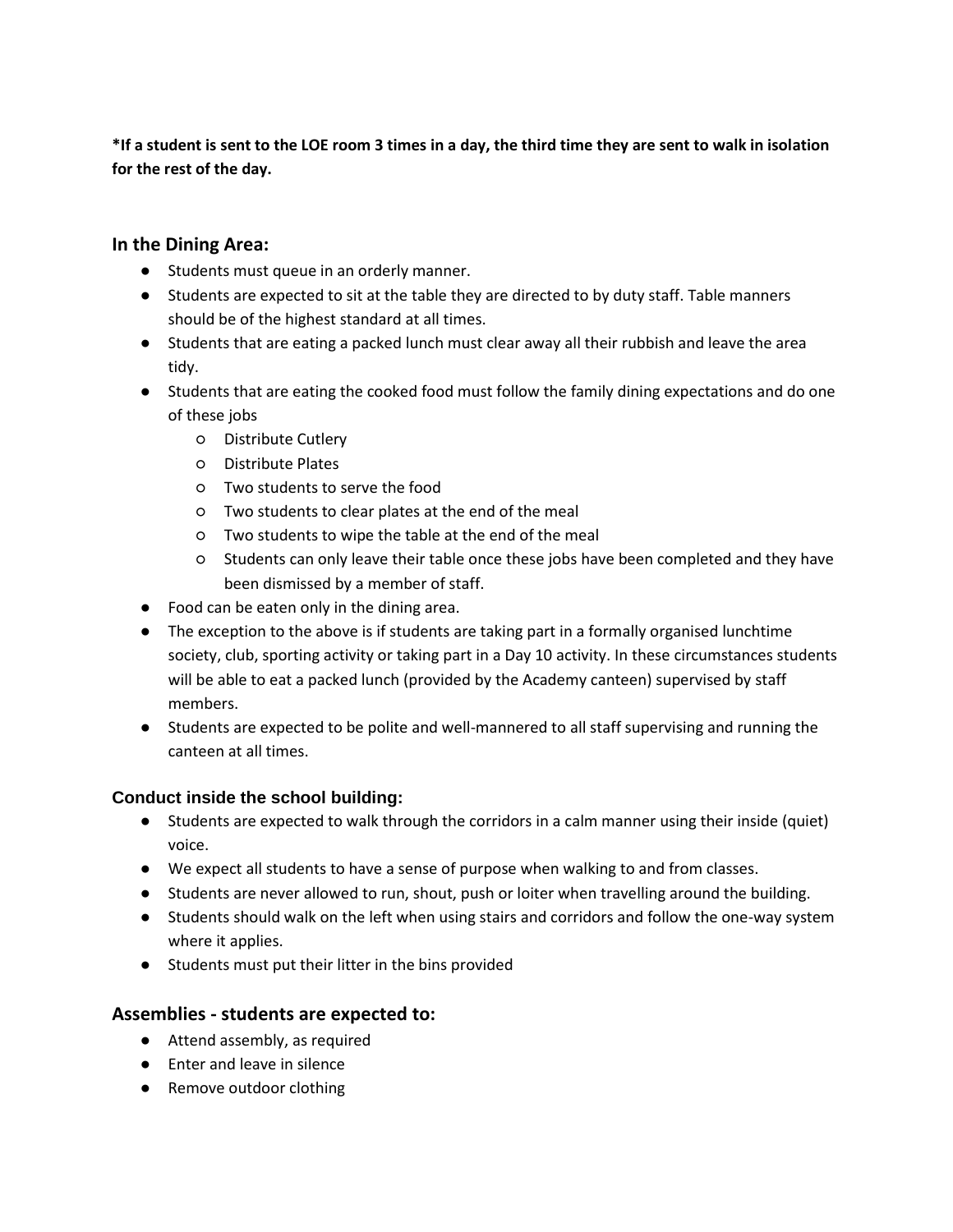- Give whoever is leading the assembly their undivided attention
- Participate respectfully.

#### **Break & Lunch Time - expectations for students are as follows:**

- Students' line up for their break time fruit in an orderly and calm way.
- Students in Years 7-11 are not allowed to spend break or lunch indoors unless they have been given permission to work in our quiet spaces or attending an organised club (or similar) supervised by a staff member, they are accessing the library (LRC), they are using their locker, or have an organised meeting with a member of staff. The third floor of the retained building is off limits to all KS3 & 4 students at all times unless they are attending a formally organised club or society. Sixth Form students are allowed in the Sixth Form Common Room or Study Room at break and lunch times. If students are using their chromebooks inside during break or lunchtime they must be doing so to engage in learning activities. Playing games on chromebooks is not allowed and can result in a sanction.
- When the weather is deemed too wet for students to be outside a 'wet break/lunch' will be announced. Under such circumstances students would be expected to spend the break or lunch period in their form rooms, the canteen or assembly hall.

#### **Whole Academy Rules – Students:**

- Are expected to wear the correct Academy uniform.
- Are expected to attend the Academy every day.
- Must have permission to leave the Academy premises should they need to.
- When students are given permission to leave the Academy site early they must ensure that they sign out at reception before leaving.
- Must respect the Academy environment at all times. no graffiti; litter in bins; do not purposely damage Academy property and equipment. If something is broken or damaged, it must be reported straight away.
- Must be polite and kind at all times.
- Can never bring to the Academy any item or substance that is deemed to be dangerous or illegal to have on your person.
- Must not have their mobile phones and or headphones visible as they are not considered to be conducive to good learning and positive engagement in lessons, as such these items will be confiscated if they are 'on show' anywhere on the academy premises.
- Must never use violence of any kind.
- Must never demonstrate threatening behaviour of any kind.
- Must never take other people's belongings.

#### **Preparation for Learning**

All students are expected to arrive for lessons in good time, being equipped for learning (Preparation for Learning). If a student arrives late to the Academy and/or doesn't have the correct equipment (isn't prepared to learn) then they are issued with a detention that same day.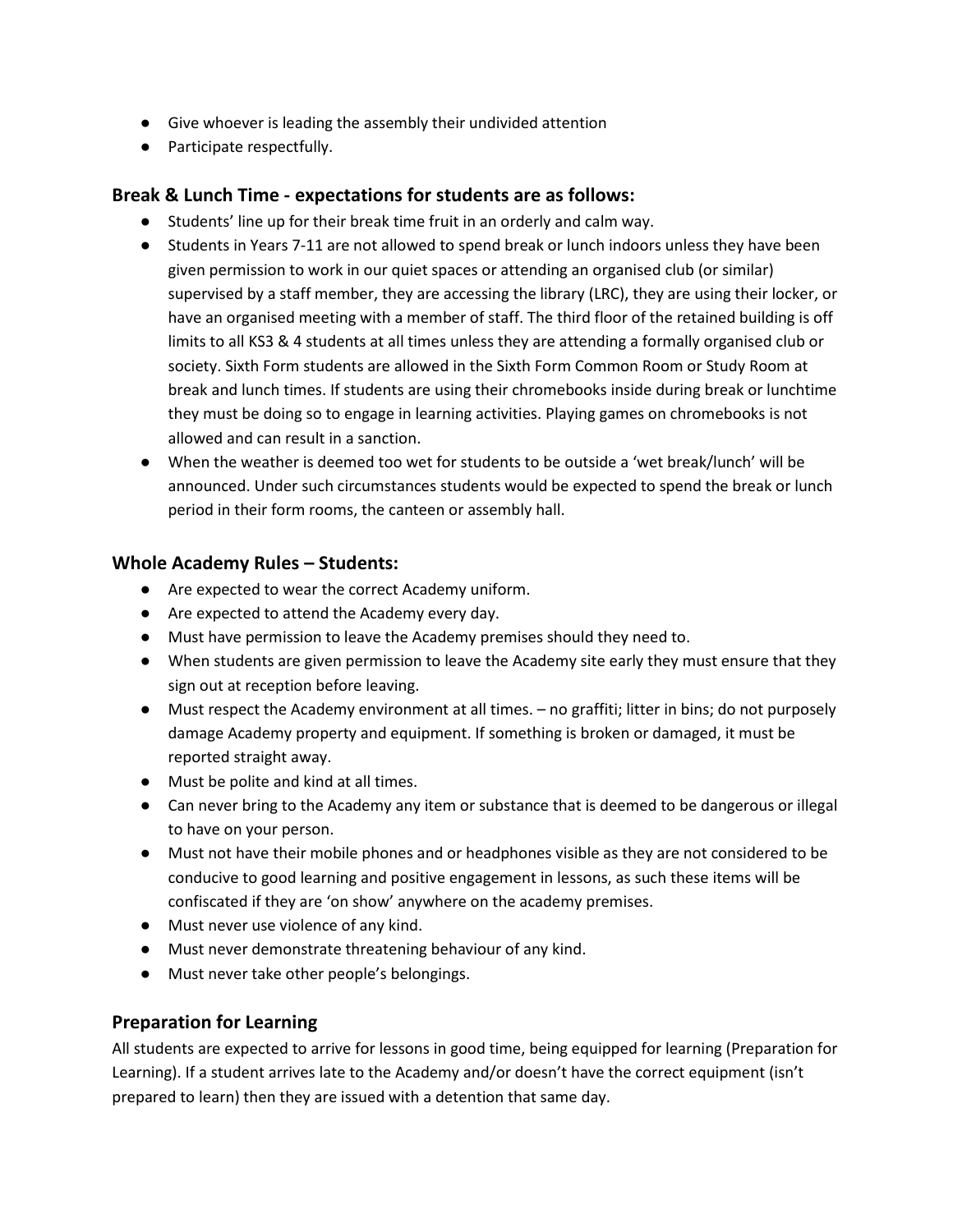## **Positive Reinforcement and Rewards**

The Academy recognises the power of making explicit the desired standards of behaviour for learning and of positively reinforcing high standards of learning and cooperative behaviours. This teaches and reinforces expected behaviours and helps students to realise that good behaviour is valued. Recognising and rewarding positive attitudes and learning behaviours are central to the promotion of good behaviour and good order.

## **Rewards**

P1, 2,3s will continue to be awarded in class for positive behaviour. These are issued using our Trackit Lights system using the GREEN traffic light tab .To further enhance this system at the end of every term the students with the most P3s can participate in the community rewards week. Students will have the opportunity to gain a P1, worth 1 point, P2, worth 2 point P3, worth 3 points and a P4 postcard which is worth 4 points. Trackit Lights certificates will automatically generate once students reach a certain amount of positive points. Weekly updates of positive and negative totals are shared with all students during form time and assemblies.

## **Disciplinary Sanctions**

Depending on student age, the nature of the offence and the severity of the behaviour, the Academy will use a range of strategies to correct student behaviour. The range of sanctions includes:

- Informing students of the errors of their ways and supporting correction
- Partnering with parents and carers to improve behaviours (phone calls and meetings)
- Restorative practice
- Removal from the lesson to learn under supervision elsewhere
- Setting improvement targets
- Use of off-site intervention provision
- Break time isolation
- Whole day(s) Isolation
- In line with University Academy of Engineering South Bank's Exclusion Policy, use of external exclusion

This list is not intended to be exhaustive or serve as a hierarchical list but helps to illustrate the sanctions used.

## **Monitoring, Support and Intervention**

Student welfare and well-being is the main role and responsibility of the Heads of Year with the support of the Form Tutors. This includes helping to make explicit the Academy's expectations, to reinforce positive learning attitudes, to apply disciplinary sanctions and to monitor behaviours which give rise to concern.

The Academy accepts that for a wide variety of reasons some students require additional support in order to learn and display positive learning behaviours. For these students the Academy will draw on a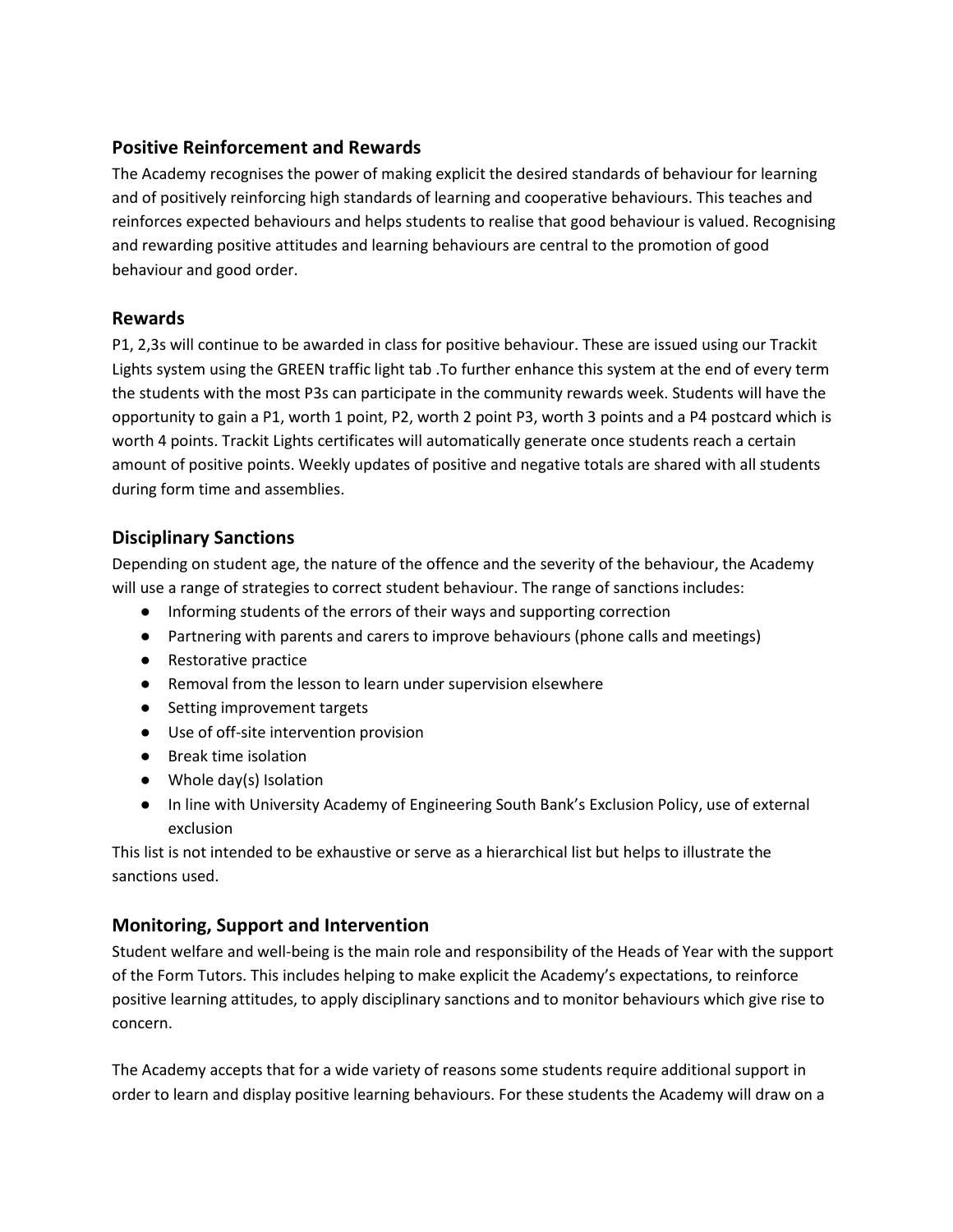range of support interventions in order to support and re-track behaviours. Strategies include consideration of curriculum need, additional learning support, and identification of Special Educational Needs, additional internal provision, supported using a SEN Support Plan and use of external expertise and short term placements.

## **Searching and confiscation**

In accordance with the Searching and Screening advice for the Academys 2018. SBUA employees may search students' clothing, bags or lockers without consent for any banned item we believe could cause harm. This process will be governed by internal procedures and will only be undertaken by designated staff.

Prohibited items include:

- Knives or weapons
- Alcohol
- Illegal drugs
- Stolen items
- Tobacco and cigarette papers
- Fireworks
- Pornographic images
- Any item that the member of staff reasonably suspects has been, or is likely to be used:
- To commit an offence, or
- To cause personal injury to, or damage to the property of any person (including the student) Academy staff can confiscate any prohibited item found as a result of a search. They can also seize any item they consider harmful or detrimental to Academy discipline and engagement in lessons.

## **The use of reasonable force**

The Academy acknowledges its duties and responsibilities under the 2006 Education and Inspections Act in which all Academy employees have a legal power to use reasonable force to prevent students committing a criminal offence, injuring themselves or others, or damaging property and to maintain good order and discipline amongst students.

It should be noted that employees cannot be directed or required to intervene but will be supported where reasonable force is deemed appropriate.

## **Exclusion**

While the Academy will take all reasonable steps to meet individual needs and help individuals to improve, the Academy will not tolerate behaviours which do not support the well-being or learning of others, or where in spite of support and intervention there is minimal or no improvement.

In line with Academy's Exclusion Policy, exclusions whether fixed-term or permanent may be used in response to any of the following, all of which are examples of unacceptable conduct and breach the Behaviour for Learning Policy: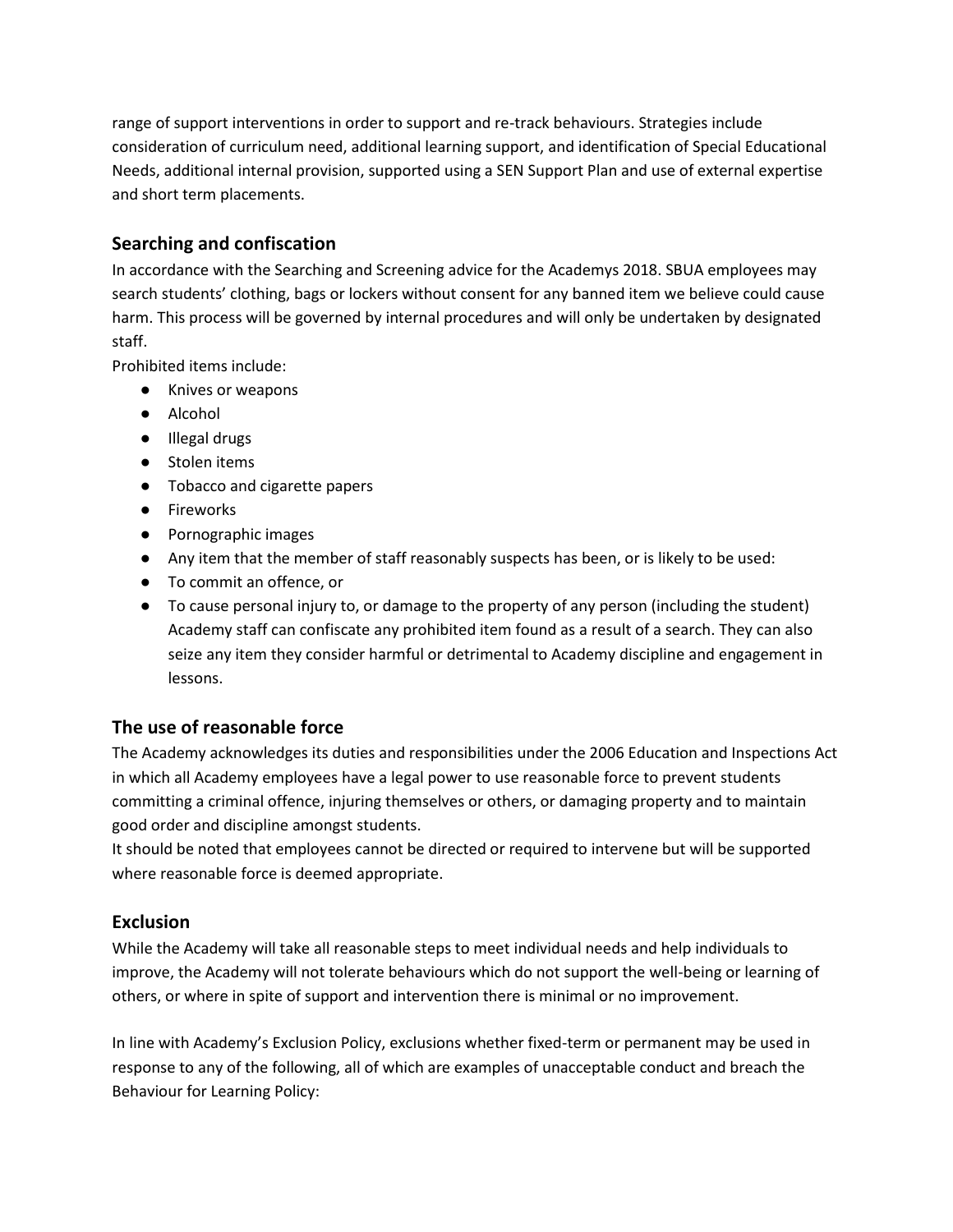- Physical assault against a student
- Physical assault against an adult
- Verbal abuse or threatening behaviour against student
- Verbal abuse or threatening behaviour against an adult
- Bullying
- Racism
- Sexual misconduct
- Drug and alcohol related behaviour
- Damage
- Theft
- Persistent disruptive behaviour
- Weapons related
- Posing a health and safety threat

Also in line with the exclusion policy, the Academy will not tolerate persistent and defiant behaviours over time where sanctions and interventions have failed to bring about positive improvement. In these circumstances a student's behaviour would be deemed to be seriously harming the education and welfare of the student or others in the Academy, thus placing the student at high risk of permanent exclusion.

For further detail on the circumstances in which the Academy will either use a fixed term exclusion or permanently exclude a student, refer to the Exclusions Policy.

## **Behaviour outside of the Academy**

Students who breach South Bank University Academy's Behaviour for Learning Policy whilst on Academy business such as Day 10 visits and trips, sports fixtures or a work-experience placement will be dealt with in the same manner as if the incident had taken place at the Academy.

For incidents that take place outside the Academy and not on Academy business, this policy will still have effect if there is a clear link between that behaviour and maintaining good behaviour and discipline among the student body as a whole. This includes behaviour in the immediate vicinity of the Academy or on a journey to and from the Academy. Other relevant factors include whether the student is wearing uniform or is in some other way identifiable as a student at the South Bank University Academy and whether the behaviour could adversely affect the reputation of the Academy.

For acts of aggression or acts which threaten the health and safety of others, the Academy reserves the right to involve the police. Equally, if the Academy considers that the behaviour might be linked to a young person suffering, or being likely to suffer significant harm; safeguarding procedures may be applied as required.

## **Malicious accusations against Academy staff**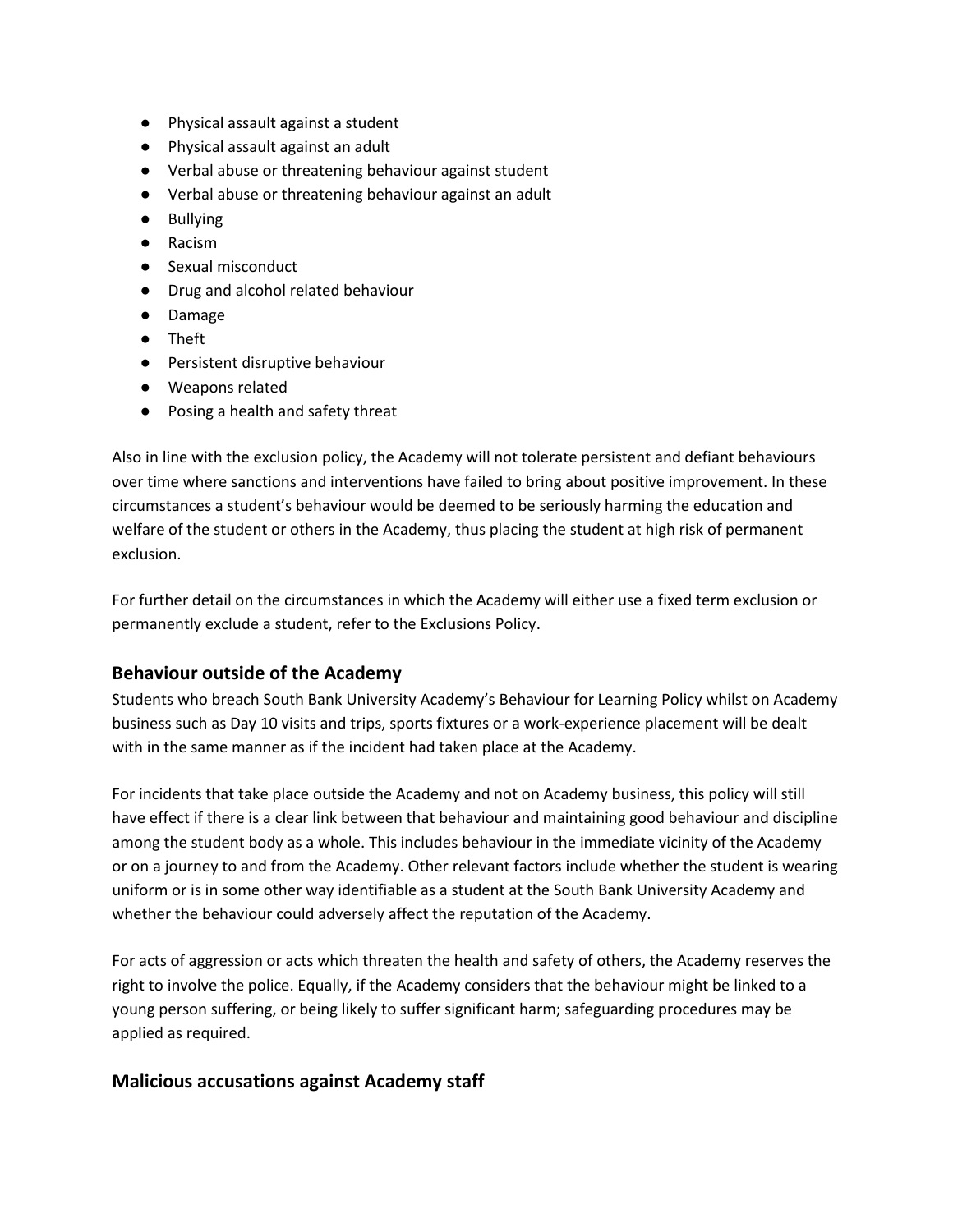The Academy recognises that there may be occasions which are justified when a student needs to raise issues about the actions of an Academy employee and has procedures for dealing with concerns. However, where the allegation is clearly one of malicious intent or fabrication, the Academy will give due regard to the most appropriate disciplinary sanction to be taken which may include fixed term or permanent exclusion, as well as referral to the police if there are grounds for believing a criminal offence may have been committed.

The Academy will also take seriously inappropriate use of technologies including mobile devices and social networking sites which are targeted at Academy employees.

#### **Investigating Incidents**

All reported incidents of misbehaviour will be investigated appropriately.

South Bank University Academy ensures that all relevant staff receive adequate non- contact time for the conduct of investigations.

South Bank University Academy will notify the police and other relevant bodies of incidents as and when appropriate.

The Academy aims to complete investigations within a reasonable timescale and not normally exceeding 5 working days.

South Bank University Academy ensures that appropriate feedback from any investigation undertaken is provided to relevant persons, together with recommendations for action.

A copy of the results of all investigations undertaken will be held on record until such time as the student leaves the Academy. Where an investigation finds that there is no case to be heard, the report will be held by the Academy but will not be considered when any references (or similar) are requested from the Academy.

When necessary, external agencies are involved.

## **Outside Agencies**

There is a comprehensive data base of the main points of referral outside the Academy (eg. Educational welfare officers, educational psychologists, health personnel, social services/child protection and police) and Academy will consider making referrals to such agencies where appropriate and if the Academy believes that such a referral will support the student in question.

Appropriate records on the use of referral forms are kept, and the Academy will ensure that the form tutor and subject teachers are informed in full of the outcome of any referral (if it is deemed appropriate to do so).